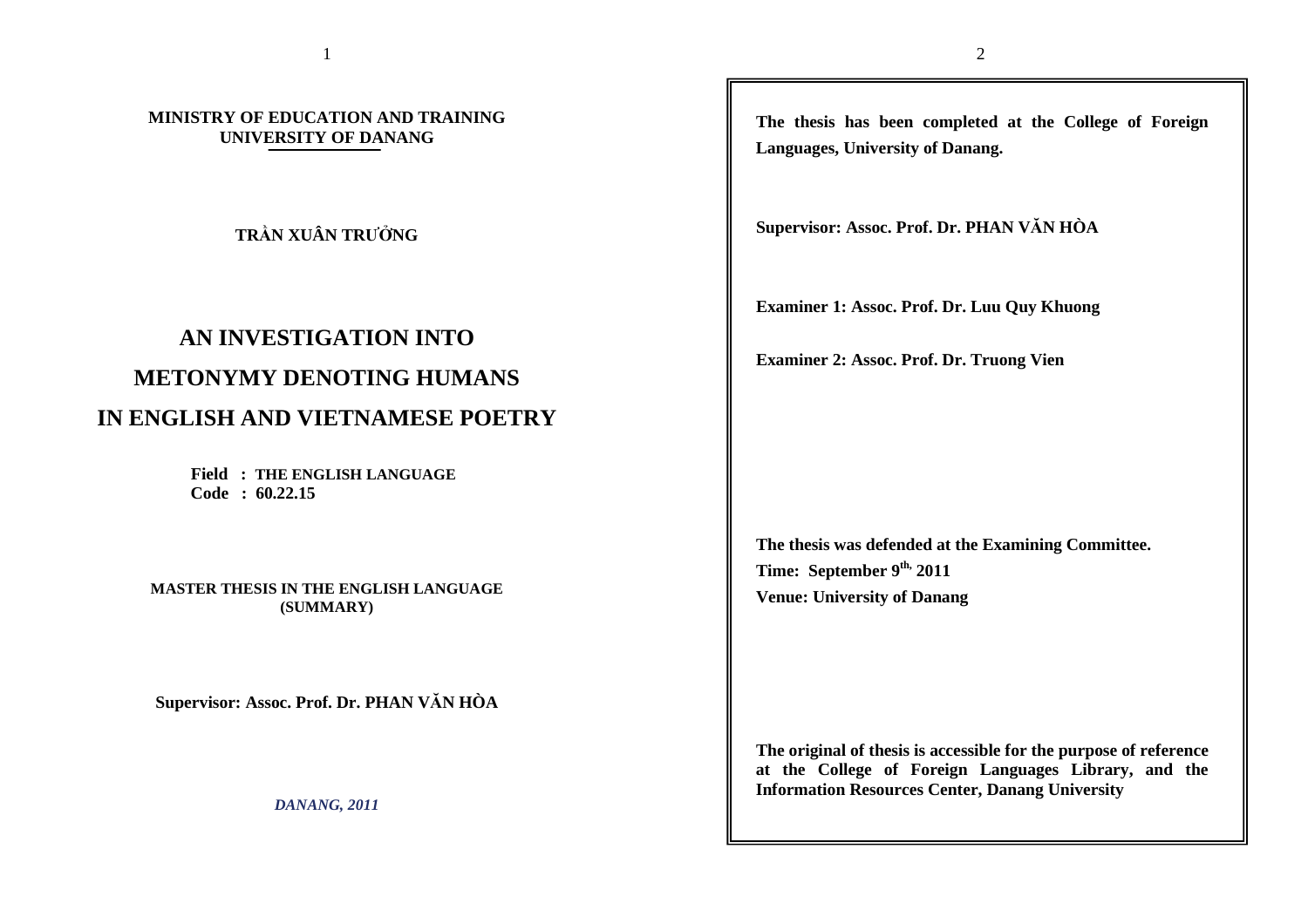# **CHAPTER 1 INTRODUCTION**

#### **1.1. RATIONALE**

Poetry, together with fiction, drama, music and other artistic works, has long been a spiritual necessity of human beings. Poetry not only brings pleasure and joyfulness to our soul but it also expresses the spiritual depth of poets' feelings and emotions. Poetry helps prevent us from mental aging and from the stress of the busy life. However, poem readers often find it hard to understand and to grasp the language of poetry. There is so much to be done in reading poems since the language of poetry is often carefully selected to make it more expressive, emotional, and effective. Poets have also used a large number of rhetorical devices in order to make their work more valuable and worth-reading.

There is a fact that Vietnamese learners of English and foreigners learning Vietnamese find it difficult to grasp the poem's ideas and moods through metonymic expressions. Therefore, understanding metonymic mechanism will help a lot in dealing with the experience of poetry, the interpretation of poetry, and the evaluation of poetry. All these things have aroused my interest in researching the topic: **"***An Investigation into Metonymy Denoting Humans in English and Vietnamese Poetry***"**.

#### **1.2. AIMS AND OBJECTIVES**

#### **1.2.1. Aims**

The study is aimed at examining metonymic expressions denoting humans in English and Vietnamese poetry.

**1.2.2. Objectives**This study is intended:

- To identify and to describe syntactic and semantic features of metonymic expressions in English and Vietnamese poetry.

 To compare and contrast metonymic expressions denoting humans in English and Vietnamese poetry to clarify the similarities and differences of these metonymic expressions.

#### **1.3. SIGNIFICANCE OF THE STUDY**

The study provides teachers and learners of English a thorough point of view towards metonymy denoting humans in poetry in cognitive linguistics approach.

#### **1.4. SCOPE OF THE STUDY**

This study will observe and describe some commonly used types of means for expressing metonymies denoting humans in English and Vietnamese poetry. The corpus source for this research is chosen from poems in English and Vietnamese.

#### **1.5. RESEARCH QUESTIONS**

1. Which are the commonly used types of metonymic expressions denoting humans in English and Vietnamese poetry?

2. What are the similarities and differences in syntactic and semantic features between English and Vietnamese metonymic expressions denoting humans?

3. What is the implication of the study for the teaching and learning of English?

#### **1.6. ORGANIZATION OF STUDY**

**Chapter 1**: **Introduction**

**Chapter 2**: **Literature and theoretical background**

**Chapter 3**: **Research design and methodology**

**Chapter 4**: **Findings and discussion**

#### **Chapter 5**: **Conclusions**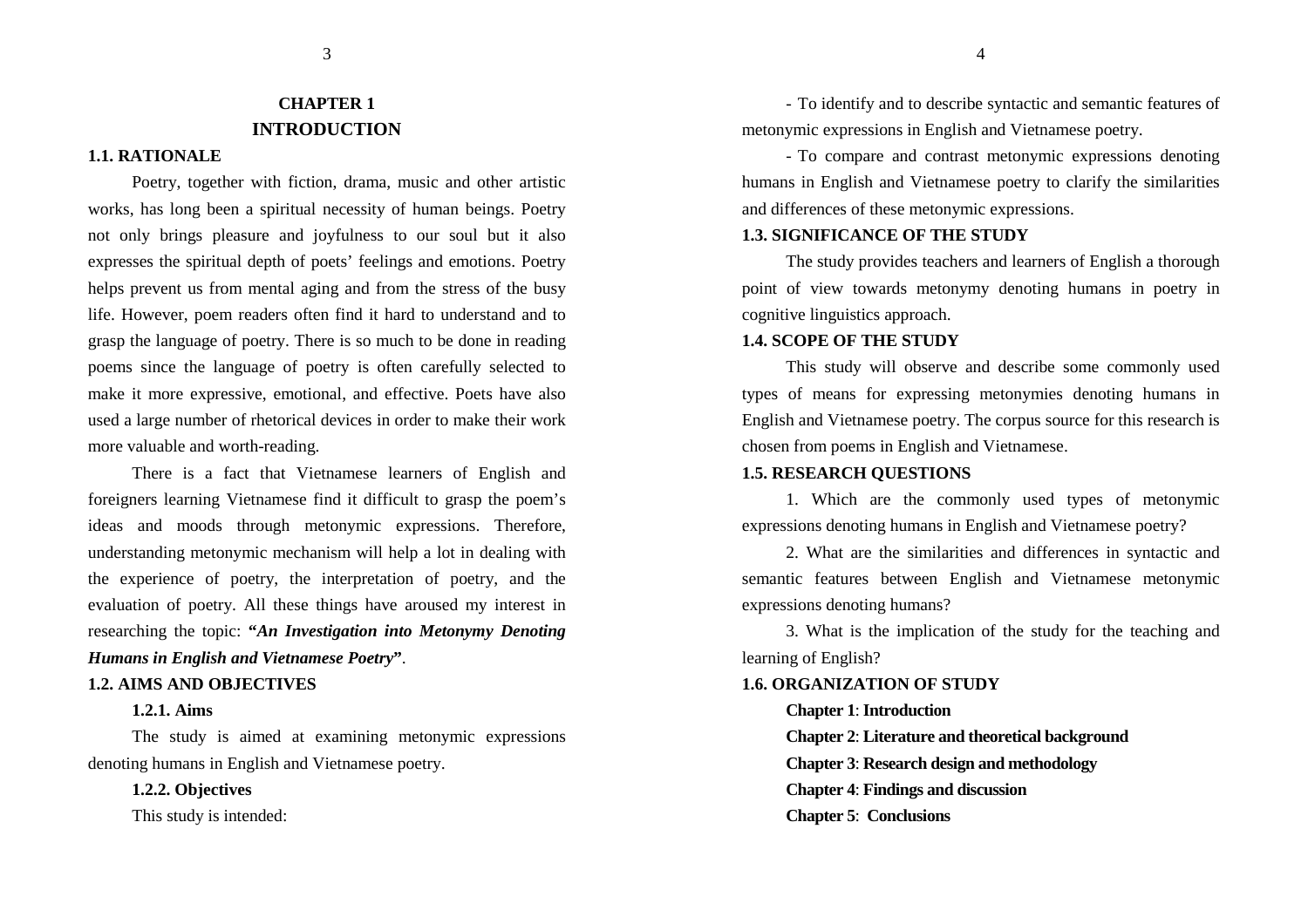#### **2.1. REVIEW OF PREVIOUS STUDIES**

Lakoff and Johnson [23] described metonymy as a process which allows us to conceptualized one thing by means of its relation to others.

Kovecses and Radden [21] pointed out the conceptual basis of metonymy with the term "conceptual frame" or "Idealized Conceptual Models". This view point was developed by Mendoza and Díez [29] who clarified the term of low-level and high-level metonymy.

Võ Thị Thu Duyên [9] studied and contrasted the use of metonymy in both English and Vietnamese. However, she had limited her scope of study in the use of metonymy in English and Vietnamese short stories without any concern on metonymy in English and Vietnamese poetry. Nguyễn Thị Yến Hồng [17] took into account of low-level and high-level metonymy in English and Vietnamese newspapers without giving the distinction between propositional and situational metonymies in both low-level and highlevel metonymies.

#### **2.2. THEORETICAL BACKGROUND**

#### **2.2.1. Definition of Metonymy**

Lakoff and Johnson [23] define metonymy as the use of one entity to stand for another which is related to it. In their view, metonymy has a primarily referential function, but it also contributes to understanding.

Blank [7] considers metonymy as "a linguistic device based on

salient conceptual relations within a frame network" [7, p.174]. In this definition, Blank points out that "salient" is an important notion in the view of metonymy.

Radden and Kövecses [21] adopt the view that metonymy is a cognitive process in which one conceptual entity, the vehicle, provides mental access to another conceptual entity, the target, within the same idealized cognitive model.

Our working definition is based on the definition of metonymy proposed Kovecses and Radden [21, p.39] as the followings:

Metonymy is a cognitive process in which one conceptual entity, the vehicle, provides mental access to another conceptual entity, the target, within the same domain, or ICM.

#### **2.2.2. Figures of Speech**

Metonymy was traditionally regarded as a figure of speech, so an account of figures of speech is indispensable in our study.

# **2.2.3. Metonymy as a Referential Phenomenon**

Metonymy involves only one conceptual domain (mapping occurs within a single domain, not across domains) and is used primarily for reference. Via metonymy, one can refer to one entity in a schema by referring to another entity in the same schema.

# **2.2.4. Metonymy in Cognitive Linguistics**

Metonymy, like metaphor and other tropes, is not just a figure of speech, but reflects an important part of the way people ordinarily conceptualize of themselves, events and the everyday world.

#### **2.2.5. Metonymy in Poetry**

The literary technique known as metonymy is most often used in poetry to draw attention to a word or idea by slightly changing the diction that the poet uses. A slight change in word choice can cause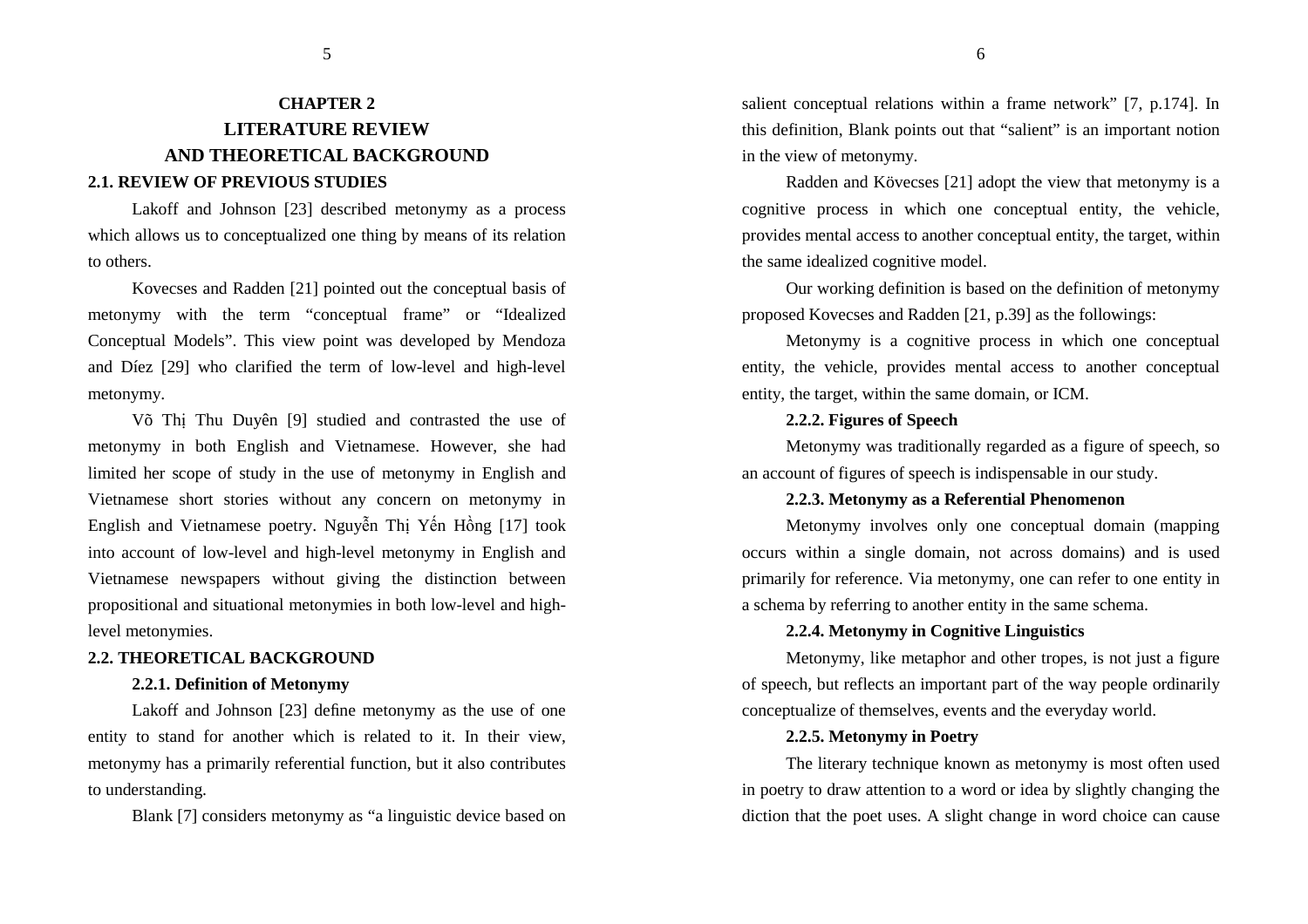big changes in the way that the reader perceives a concept within a poem. Metonymy can accomplish this, often by abstracting an underlying idea or making it larger than life.

# **2.2.6. Metonymy and Cultural Background Knowledge**

Metonymy is a common cognitive process that reflects one of the many ways in which human beings categorize knowledge and communicate. Metonymic principles provide an explanatory tool for understanding inferences.

#### **2.2.7. Metonymy versus Other Ways of Meaning Transference**

## *2.2.7.1. Metonymy versus Metaphor*

Metonymy works by the contiguity (association) between two concepts, whereas metaphor works by the similarity between them. When people use metonymy, they do not typically wish to transfer qualities from one referent to another as they do with metaphor: there is nothing press-like about reporters or crown-like about a monarch, but "the press" and "the crown" are both common metonyms.

# *2.2.7.2. Metonymy versus Synecdoche*

Synecdoche is used when people speak of a part of something but mean the whole thing. Metonymy is similar, but uses something more generally or loosely associated with a concept to stand in for it. **2.3. SUMMARY** 

# **CHAPTER 3 RESEARCH DESIGN AND METHODOLOGY3.1. RESEARCH DESIGN**

 In this study, English is chosen as the first language. A contrastive analysis of metonymic expressions in English and Vietnamese poetry was executed in this study

#### **3.2. SAMPLING**

The sampling was done with selecting and collecting instances of metonymic expressions in English and Vietnamese poetry.

# **3.3. DATA COLLECTION**

A collection of metonymic in the two languages based of secondary and primary sources was done. Metonymic expressions were collected from poems both in English and Vietnamese.

#### **3.4. DATA ANALYSIS**

After being selected the material, the samples of the adjectives and their collocations as modifiers of noun phrases were examined, classified, described, analyzed and compared to enable the comparison to find out the similarities and the differences in terms of syntactic and semantic features.

### **3.5. RESEARCH PROCEDURES**

#### **3.6. RELIABILITY AND VALIDITY**

 Data collection is mainly based on the observation of instances of metonymic expressions in a limited number of English and Vietnamese poetry. Most of linguistic and grammatical books are reliable.

# **CHAPTER 4**

# **FINDINGS AND DISCUSSION**

## **4.1. METONYMIC EXPRESSIONS IN ENGLISH POETRY**

#### **4.1.1. Types of Metonymic Expressions in English Poetry**

### *4.1.1.1. The Part for the Whole*

(4.10) *Nay, if you read this line, remember not*

*The hand that writ it; for I love you so,* [2, p.70]

In (4.10), *hand* is the organ which is used to refer to *the writer*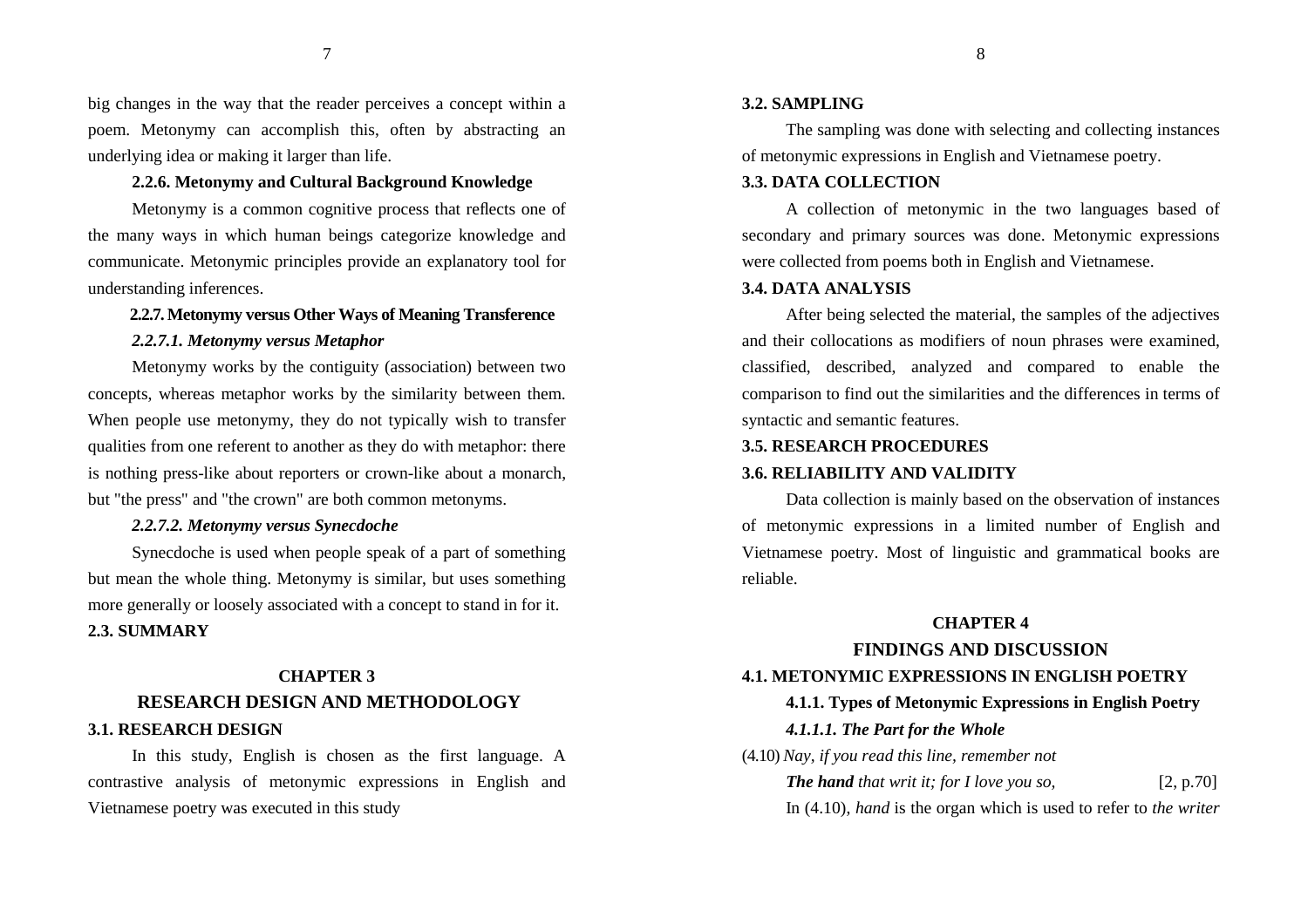or the person that does the writing. In this case, metonymy is based on the mapping of body part – for – the whole person.

# *4.1.1.2. A Whole Body for a Part of the Body*

In contrast to part-for-whole metonymy, English poets also use the whole body part to stand for some typical parts.

(4.23) *As he swung toward them holding up the hand* 

 *Half in appeal, but half as if to keep* 

*The life* from spilling. [82, p.74]

## *4.1.1.3. A place for Inhabitants*

It is common that English poets often use the name of many places to refer to the people associated with those places.

Place-for-inhabitants metonymy is also popularly used through the use of proper nouns. The name of the nations, states, cities, provinces or even name of streets can well stand for people:

#### *4.1.1.4. Institution for People*

Like *place for inhabitant* metonymy, an institution can stand for the people involved in that institution. That reference can be military troop, the government or an organization.

# *4.1.1.5. Container for People Contained*

We also find cases when English poets use a container to refer to the people contained. As a result, *house* and *family* are usually used to indicate the people in the house or the family.

## *4.1.1.6. Color for People*

We also encounter cases when English poets use colors to refer to the people with those complexions. This type of metonymy is similar to part-for-whole metonymy but the part of the body (the skin) is omitted.

#### *4.1.1.7. Object Used for User*

This type of metonymy is popularly found in English poetry thanks to the understandable contiguity from the close relation of the object and the person using that object.

## *4.1.1.8. Author for His Work*

In nature, authors and the work of these authors are closely connected. When we encounter the name *Picasso* or *Toulouse,* we will think of some famous artistic works of these two famous artists. Also, the writer uses the name of the famous music composer *Bach*to refer to some of his masterpiece.

**4.1.2. Syntactic Features of Metonymic Expressions in English poetry** 

## *4.1.2.1. Syntactic patterns of Noun phrases as Metonymic Expressions*

Metonymic expressions can be included in the semantic value of the head of the noun phrase and modifiers. From the analysis we found that the modifiers including in a noun phrase are fairly essential because, on the one hand, the syntactic slot is filled, and, on the other hand, they are an indispensable part of the description that serve to pick out the implied meaning of an utterance. For this meaning, in our paper, the modifiers that precede and follow the head noun are taken into consideration. The syntactic function of these modifiers is known as pre-modification and post-modification.

*4.1.2.2. Syntactic Functions of Metonymic Expressions as Noun Phrases* 

Metonymic NP functioning as a subject Metonymic NP functioning as a direct object Metonymic NP functioning as a subject complement Metonymic NP functioning as a prepositional object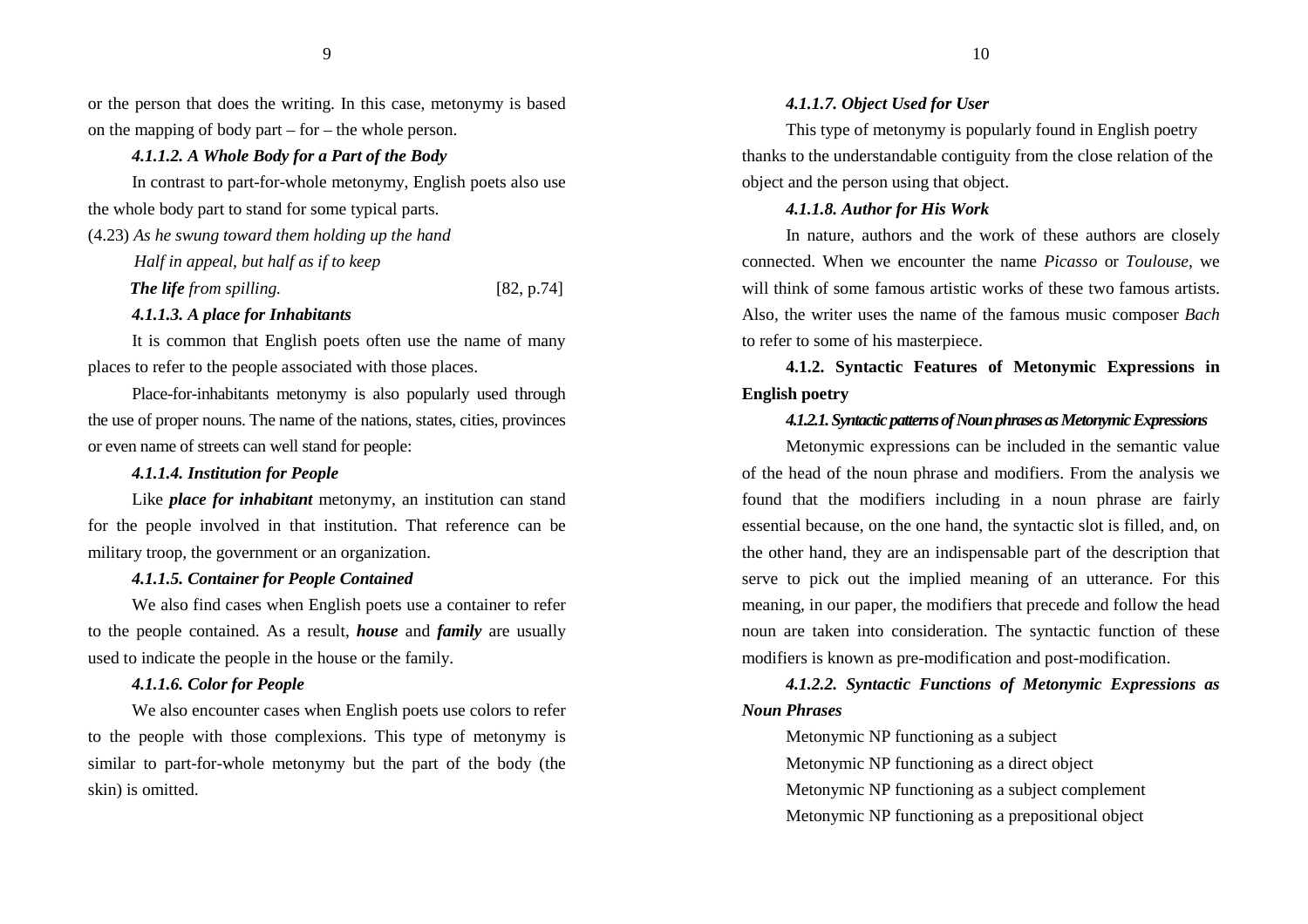**4.1.3. Semantic Features of Metonymic Expressions in English Poetry** 

# *4.1.3.1. Transfer of Metonymic Expressions' Meanings*

Metonymy derives from the way human conceptualized the world. The first way of meaning transfer in metonymy is the wholepart configuration including the relations in an ICM as the whole and its elements. The second way describe the relation between two elements within an ICM, the part-part configuration.

# *4.1.3.2. Metonymy as a Referential Phenomenon*

Metonymy involves only one conceptual domain (mapping occurs within a single domain, not across domains) and is used primarily for reference. This viewpoint shows the cognitive difference between metonymy and metaphor. In metonymy, we can refer to one entity in a schema by referring to another entity in the same schema.

(4.85) *In the room the women come and go*



*Figure 4.2. Referential Meaning of Producer-for-Product Metonymy 4.1.3.3. Metonymy as a Polysemous Phenomenon* 

Via metonymy, the meaning of words may extend from a small entity to a larger entity as in part-for-whole relation or vice versa. The result of this a word may have two or more senses that are related to each other. This phenomenon of different semantic mappings (meanings) come from the same phonological form (word) is known as polysemous phenomenon.

# *Table 4.4. Polysemy of metonymic 'Face'*

|         | <b>Metonymic</b><br>expression | <b>Metonymic relation</b> | <b>Examples</b>                                                                                                     |
|---------|--------------------------------|---------------------------|---------------------------------------------------------------------------------------------------------------------|
|         | <b>FACE</b>                    | People in general         | Every <b>face</b> in the village is<br>dimpled with smiles                                                          |
| p.1263] |                                | Appearance                | With <b>dreadful faces</b> thronged,<br>and fiery arms<br>Concours in Arms, fierce Faces<br><i>threatening Warr</i> |
|         |                                | Personality               | The age to come would say,<br>"This poet lies,<br>Such heavenly touches ne'er<br><i>touched earthly faces."</i>     |
|         |                                | Emotion/mental            | We wear a <b>face</b> of joy, because                                                                               |
|         |                                | state                     | We have been glad of yore                                                                                           |

#### **4.2. METONYMIC EXPRESSIONS IN VIETNAMESE POETRY**

# **4.2.1. Types of Metonymic Expressions in Vietnamese Poetry**

*4.2.1.1. A Part of a Thing for the Whole Thing* 

(4.90) *Đàn bà dễ có mấy tay,* 

 $[18]$ 

*Đời xưa mấy mặ<sup>t</sup> ñời này mấy gan?* [45, p.148]

*4.2.1.2. Place for Inhabitants*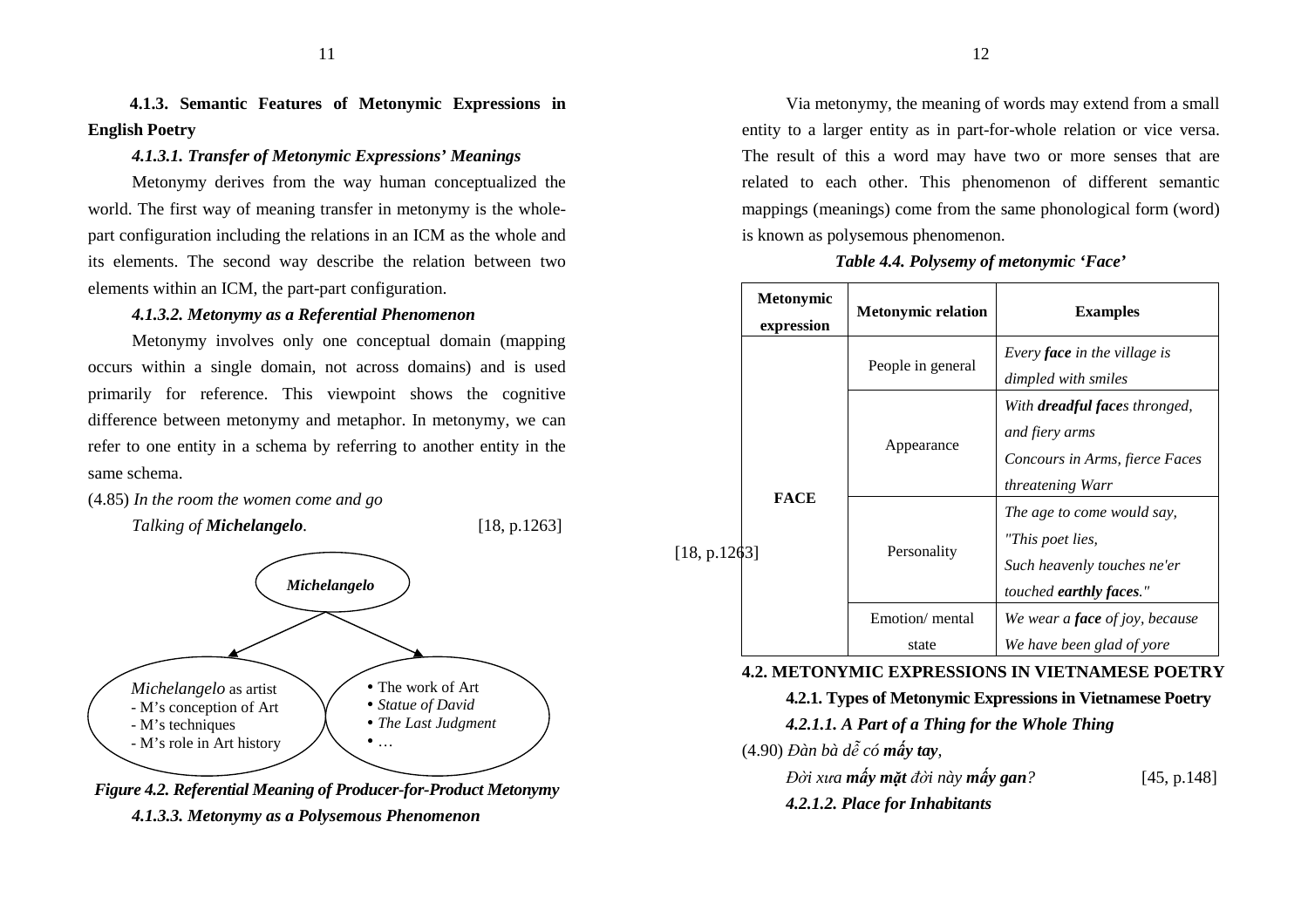| $(4.108)$ Ba Đình nức nở và ròng ròng nước mắt                    |  |  |  |  |  |  |  |
|-------------------------------------------------------------------|--|--|--|--|--|--|--|
| Muôn vàn tình thân yêu trùm lên khắp quê hương [100, p.80]        |  |  |  |  |  |  |  |
| 4.2.1.3. Institution for People                                   |  |  |  |  |  |  |  |
| (4.112) Đội áo tím sông Hương diệt Mỹ xong bỗng bồi hồi kinh ngạc |  |  |  |  |  |  |  |
| Khi biết tiếng súng mình tai Bác vẫn hằng nghe<br>[100, p.79]     |  |  |  |  |  |  |  |
| 4.2.1.4. Container for Contained                                  |  |  |  |  |  |  |  |
| $(4.115)$ Vì sao trái đất nặng ân tình                            |  |  |  |  |  |  |  |
| Nhắc mãi tên người Hồ Chí Minh<br>[41, p.479]                     |  |  |  |  |  |  |  |
| 4.2.1.5. Controller for Controlled                                |  |  |  |  |  |  |  |
| (4.117) Nich-Xơn! Mày có thể đốt cháy Trường sơn                  |  |  |  |  |  |  |  |
| Không thể ngăn đường, lấp biển<br>[41, p.495]                     |  |  |  |  |  |  |  |
| 4.2.1.6. Author for His Work                                      |  |  |  |  |  |  |  |
| (4.119) Gió heo may trong cành đa lao xao tìm gọi nắng            |  |  |  |  |  |  |  |
| Lê-nin trên bàn đang chờ đón Bác đi vào.<br>[100, p.79]           |  |  |  |  |  |  |  |
| 4.2.1.7. Object Used for User                                     |  |  |  |  |  |  |  |
| $(4.123)$ Cho guom mòi đến Thúc lang,                             |  |  |  |  |  |  |  |
| Mặt như chàm đổ, mình giường giẽ run.<br>[45, p.146]              |  |  |  |  |  |  |  |
| 4.2.2. Syntactic Features of Metonymic Expressions in             |  |  |  |  |  |  |  |
| <b>Vietnamese Poetry</b>                                          |  |  |  |  |  |  |  |
| 4.2.2.1. Syntactic Patterns of Noun phrases as Metonymic          |  |  |  |  |  |  |  |
|                                                                   |  |  |  |  |  |  |  |
| <b>Expressions</b>                                                |  |  |  |  |  |  |  |
| 4.2.2.2. Syntactic Functions of Metonymic Expressions as          |  |  |  |  |  |  |  |
| <b>Noun Phrases</b>                                               |  |  |  |  |  |  |  |

in Vietnamese poetry can function mainly as subject, direct object and subject complement. We can clarify these functions of Vietnamese metonymic noun phrases as follow:

| r lethumese 1 bett y       |                   |                  |  |  |  |  |  |
|----------------------------|-------------------|------------------|--|--|--|--|--|
| <b>Function of</b>         | <b>Occurrence</b> | <b>Frequency</b> |  |  |  |  |  |
| <b>Metonymic NPs (210)</b> |                   |                  |  |  |  |  |  |
| Subject                    | 86                | 41.0%            |  |  |  |  |  |
| Direct object              | 109               | 51.9%            |  |  |  |  |  |
| Complement                 | 15                | 7.1%             |  |  |  |  |  |

*Table 4.6. Syntactic functions of the metonymic Noun Phrases in Vietnamese Poetry* 

**4.2.3. Semantic features of Metonymic Expressions in Vietnamese Poetry** 

# *4.2.3.1. Transfer of Metonymic Expressions' Meanings*

Similar to metonymic expressions in English poetry,metonymic expressions in Vietnamese poetry is viewed from the model of cognitive linguistics. Metonymic transfer is examined as a structure of conventional conceptual mapping from the source domain to the target domain. In order to understand the meaning of metonymic expressions, we have to see the relationship between the domains in an ICM. In fact, we are easy to recognize metonymic meaning the way people conceptualize the world in an ICM.

#### *4.2.3.2. Metonymy as a Referential Phenomenon*

#### (4.154) *Đứng lên thân cỏ, thân rơm*

*Búa liềm không sợ súng gươm b* $[41, p.341]$ 

It is obvious that *hammer and sickle* in (4.154) actually refers to the persons who holding this object in their hands but does not involve the attribution of human qualities to these objects. Consequently, the defining characteristic of metonymy is referential, as this OBJECT USED-FOR-USER metonymy fundamentally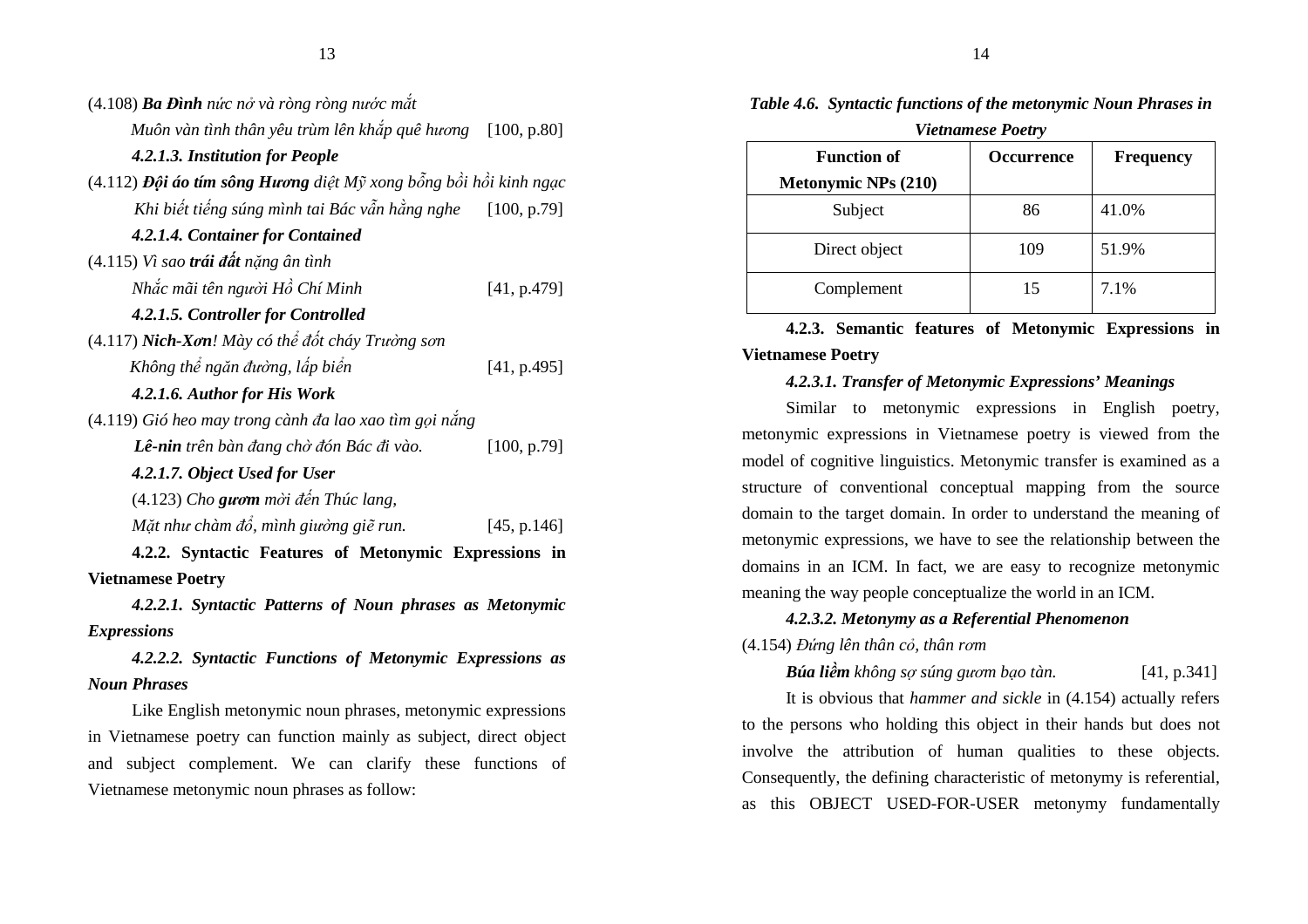involves the use of one entity *(hammer and sickle)* to refer to another, related entity *(human)*.

# *4.2.3.3. Metonymy as a Polysemous Phenomenon*

Like polysemous phenomenon of metonymic expressions in English poetry, metonymic transfer in ICMs also relates to logical polysemies. The mechanism of polysemy is based on a natural feature of thought: selecting one aspect of an object in particular does not exclude the other aspects and the whole.

| Metonymic Metonymic |              |                                           |  |  |
|---------------------|--------------|-------------------------------------------|--|--|
| expression          | relation     | <b>Examples</b>                           |  |  |
|                     | Physical     | Tôi hoảng sợ ngày <b>bàn tay mẹ</b> mỏi   |  |  |
|                     | condition    | Mình vẫn còn một thứ quả non xanh         |  |  |
|                     | Possession   | Hai bàn tay trắng, nên cơ nghiệp          |  |  |
|                     |              | Một tấm lòng son, quyết giữ gìn           |  |  |
|                     | Social       | Phẩm tiên rơi đến tay hèn,                |  |  |
|                     | status       | Hoài công nắng giữ mưa gìn với ai         |  |  |
| <b>TAY</b>          | Skill/talent | Kiều vâng lĩnh ý đề bài,                  |  |  |
|                     |              | Tay tiên một vẫy đủ mười khúc ngâm.       |  |  |
|                     |              | Hõi những người trai, những cô gái yêu    |  |  |
|                     | Labor        | Trên những đèo mây, những tầng núi đá     |  |  |
|                     |              | Hai bàn tay ta làm nên tất cả !           |  |  |
|                     |              | Đánh liều nhắn một hai lời,               |  |  |
|                     | Helping      | Nhờ tay tế độ vớt người trầm luân.        |  |  |
|                     |              | Lũ chúng tôi từ tay mẹ lớn lên            |  |  |
|                     | Caring       | Còn những bí và bầu thì lớn xuống         |  |  |
|                     |              | Cũng nhà hành viện xưa nay,               |  |  |
|                     | Occupation   | Cũng phường bán thịt, cũng tay buôn người |  |  |

*Table 4.8. Polysemy of Metonymic 'Tay'* 

# **4.3. CONTRASTIVE ANALYSIS OF METONYMIC EXPRESSIONS IN ENGLISH AND VIETNAMESE**

### **4.3.1. Similarities**

Both English and Vietnamese can make use of a great variety of noun phrase structures to encode the metonymic expressions. Noun phrases as metonymic expressions in both English and Vietnamese can have pre-modification and post-modification. In both languages we can find similar constituent members of noun phrases such as quantifiers, demonstratives, cardinals and adjectives.

Finally, we pay high respect to semantic similarities. We have discussed the matters of metonymy in English and Vietnamese under the framework of cognitive view where by metonymic expressions serves as a reference point which affords mental access to the desired target. The selection of a metonymic expression as metonymic reference point is made using certain principles of cognitive salience in the analysis of the instances of metonymic expressions in both English and Vietnamese.

Metonymy is used in both languages to express all the aspects related to human beings: their physical appearance, personalities, social class, occupations, activities, and their feelings and emotions.

# **PHYSICAL APPEARANCE**

| $(4.162)$ I'd reveal to you the young minds                    |       |  |  |  |  |
|----------------------------------------------------------------|-------|--|--|--|--|
| that have expanded under your care                             | [92]  |  |  |  |  |
| $(4.163)$ Những mái tóc vàng, những mái tóc nâu                |       |  |  |  |  |
| Chẻ nửa mắt xanh nhảy nhót trên đầu                            | [111] |  |  |  |  |
| <b>PERSONALITY</b>                                             |       |  |  |  |  |
| $(4.166)$ The markets, the government, the working-man's wages |       |  |  |  |  |

*to think what account they are through our nights and days!* [84]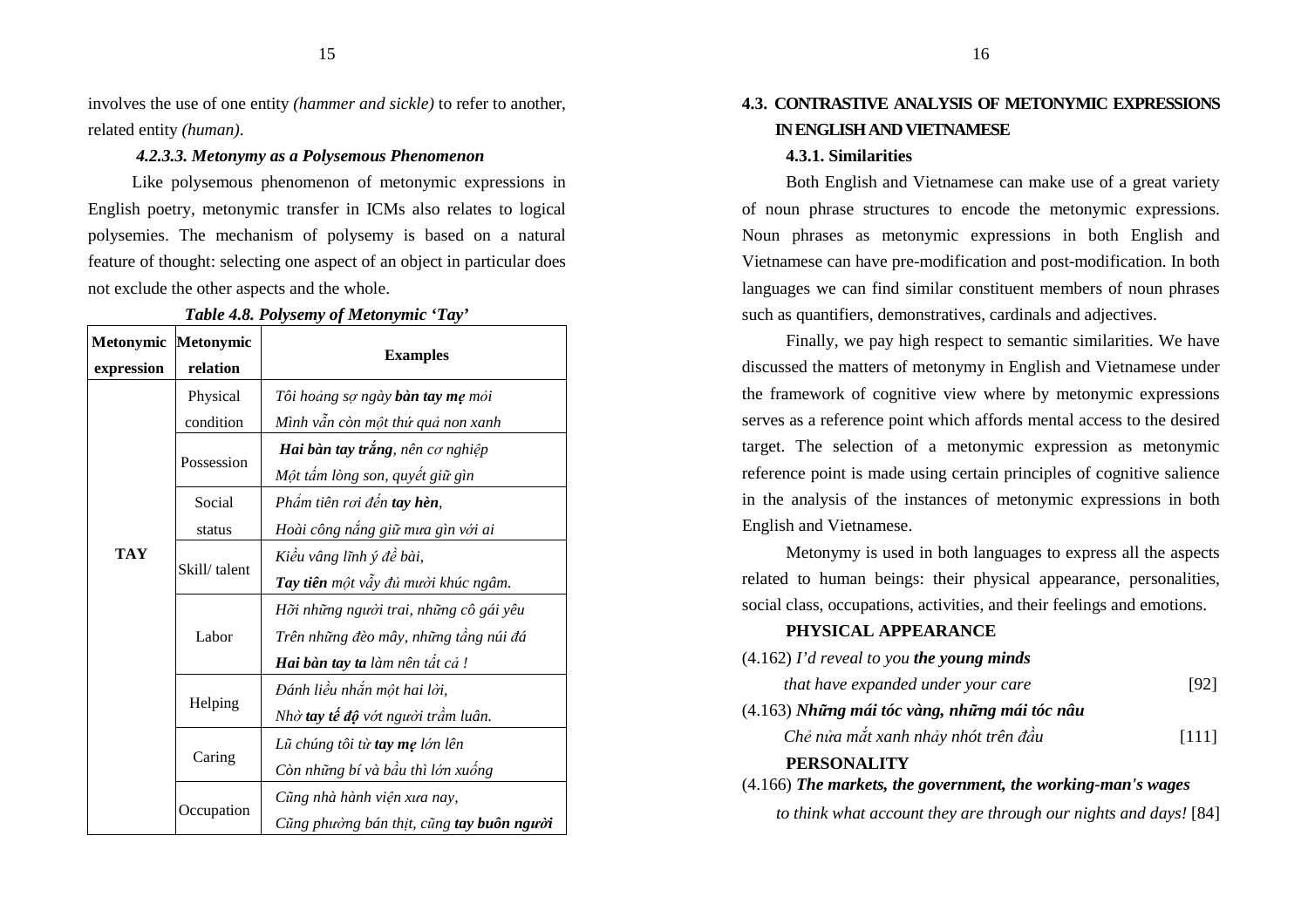| $(4.167)$ Áo nâu liền với áo xanh                      |             |
|--------------------------------------------------------|-------------|
| Nông thôn cùng với thị thành đứng lên.                 | [41, p.342] |
| <b>ACTIVITY</b>                                        |             |
| $(4.170)$ <b>Blue-veined hand</b> with which I write   |             |
| <i>Yet answers to my will;</i>                         | $[70]$      |
| (4.171) Kệ kinh câu cũ thuộc lòng,                     |             |
| Hương đèn việc cũ, trai phòng quen tay                 | [45, p.131] |
| <b>HELPING</b>                                         |             |
| $(4.172)$ And she is far to proud to pray              |             |
| For helping hand<br>(4.173) Chiến hòa sắp sẵn hai bài, | [69]        |
| Cây tay thầy thợ mượn người dò la                      | [45, p.90]  |
| <b>MENTAL STATE/ EMOTIONS</b>                          |             |
| $(4.174)$ Your arms are wrapped around me,             |             |
| And everything feels right                             | [71]        |
| $(4.175)$ Lòng thơ lai láng bồi hồi,                   |             |
| Gốc cây lại vạch một bài cổ thi                        | [45, p.12]  |

# **4.3.2. Differences**

# *Table 4.11. Comparison of Types of Metonymy in English*

*and Vietnamese Poetry* 

| English (210)        |       |               | Vietnamese (210)     |       |               |
|----------------------|-------|---------------|----------------------|-------|---------------|
| <b>Patterns</b>      | Occu- | $\frac{0}{0}$ | <b>Patterns</b>      | Occu- | $\frac{6}{9}$ |
|                      | rency |               |                      | rency |               |
| Body<br>parts<br>for |       |               | Body<br>for<br>parts |       |               |
| person               |       |               | person               |       |               |
| - Face for person    | 18    | 8.57          | Face for person      | 34    | 16.19         |
| - Eyes for person    | 14    | 6.67          | Eyes for person      | 10    | 4.76          |
| - Head for person    | 15    |               | Head for person      | 13    | 6.19          |

| - Hair for person     | 10 |      | 7.14 Hair for person       | 9  | 4.29  |
|-----------------------|----|------|----------------------------|----|-------|
| - Heart for person    | 21 | 4.76 | - Heart for person         | 23 | 10.95 |
| - Hands for person    | 32 |      | 10.00 Hands for person     | 25 | 11.90 |
| - Other parts (soul/  | 24 |      | 15.24 Other parts (soul/   | 22 | 10.48 |
| mind/ cheeks/ lips/   |    |      | 11.43 cheeks/ lips/ mouth/ |    |       |
| mouth/<br>tongue/     |    |      | back/legs/feet)            |    |       |
| legs/feet)            |    |      |                            |    |       |
| Place for people      | 16 | 7.62 | Place for people           | 18 | 8.57  |
| Organization<br>for   |    |      | Organization<br>for        |    |       |
| people                | 9  | 4.29 | people                     | 12 | 5.71  |
| Color for people      | 7  | 3.33 | ×                          |    |       |
| Container<br>for      | 8  |      | Container<br>for           | 7  |       |
| people contained      |    | 3.81 | people contained           |    | 3.33  |
| $\times$              |    |      | Controller<br>for          | 6  |       |
|                       |    |      | controlled                 |    | 2.86  |
| Object<br>used<br>for |    |      | Object<br>used<br>for      |    |       |
| user                  | 18 | 8.57 | user                       | 21 | 10.00 |
| Author for works      | 15 | 7.14 | Author for works           | 10 | 4.76  |

Secondly, though our corpus only concerns metonymicexpressions in form of noun phrase there are distinguishing features between the two languages. With respect to syntactic functions, we see that metonymic noun phrases functioning as subject, direct object, and subject complement are typical in English as well as in Vietnamese. However, the conception of prepositional object is found only in English metonymic expressions. In addition, syntactic structures of metonymic noun phrases in the two languages are not all the same. We can have a look at the table below:

┯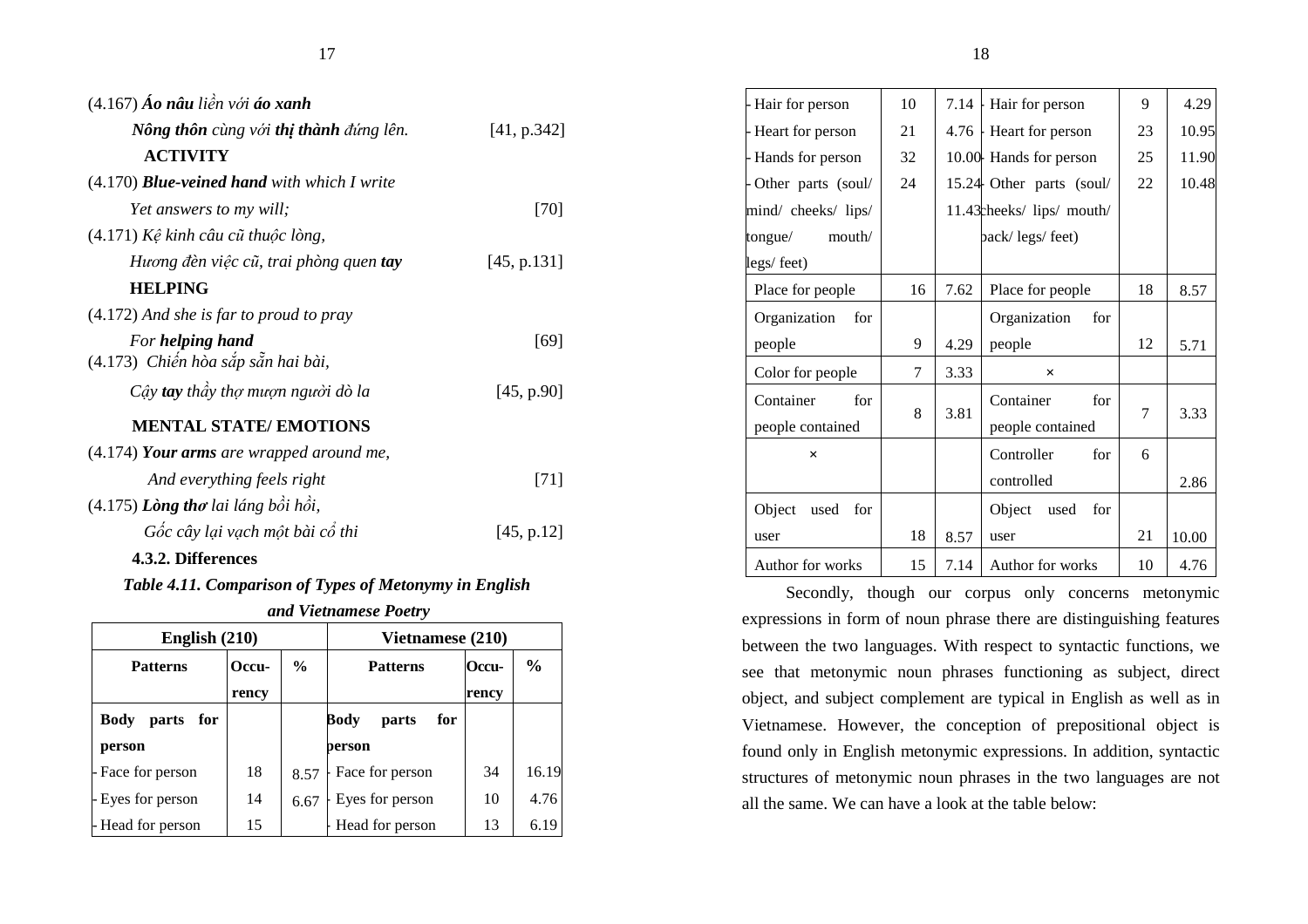| r icinamese metonymic Expressions<br>English $(210)$ |                |               | Vietnamese (210)       |                |               |  |
|------------------------------------------------------|----------------|---------------|------------------------|----------------|---------------|--|
| <b>Patterns</b>                                      | Frequ<br>-ency | $\frac{0}{0}$ | <b>Patterns</b>        | Frequ<br>-ency | $\frac{0}{0}$ |  |
| <b>Noun</b><br>without                               |                |               | <b>Noun</b><br>without |                |               |  |
| <b>Modifier</b>                                      |                |               | <b>Modifier</b>        |                |               |  |
| - Proper Name                                        | 22             | 10.48         | - Proper Name          | 24             | 11.43         |  |
| $-$ Ø Noun Ø                                         | 26             | 12.38         | - Ø Noun Ø             | 35             | 16.67         |  |
| with<br><b>Noun</b><br>Pre-                          |                |               | Noun with Pre-         |                |               |  |
| modifiers                                            |                |               | modifiers              |                |               |  |
| - The + Proper Name                                  | 18             | 8.57          | Quantifiers + Noun     | 51             | 24.29         |  |
| $-$ The $+$ Noun                                     | 16             | 7.62          |                        |                |               |  |
| $-$ The $+$ Adj $+$ Noun                             | 23             | 10.95         |                        |                |               |  |
| $- A + Noun$                                         | 12             | 5.71          |                        |                |               |  |
| $-A / An + Adj +$                                    | 14             | 6.67          |                        |                |               |  |
| Noun                                                 |                |               |                        |                |               |  |
| - Quantifier + Noun                                  | 19             | 9.05          |                        |                |               |  |
| Quantifier + of +                                    | 7              | 3.33          |                        |                |               |  |
| Noun                                                 |                |               |                        |                |               |  |
| -Determiner + Noun                                   | 9              | 4.29          |                        |                |               |  |
| - Possessive                                         | 15             | 7.14          |                        |                |               |  |
| Pronouns + Nouns                                     |                |               |                        |                |               |  |
| - Every $+$ Noun                                     | 5              | 2.38          |                        |                |               |  |
| $- All + Noun$                                       | 11             | 5.24          |                        |                |               |  |
|                                                      |                |               | Noun with Post-        |                |               |  |
|                                                      |                |               | modifiers              |                |               |  |
|                                                      |                |               | Noun + Adjective       | 49             | 23.33         |  |

# *Table 4.12. Comparison of Syntactic Patterns of English and*

*Vietnamese Metonymic Expressions* 

| with<br>Pre-<br>Noun         |    |      | Noun with Pre-        |    |       |
|------------------------------|----|------|-----------------------|----|-------|
| modifiers<br>and             |    |      | modifiers<br>and      |    |       |
| <b>Post-modifiers</b>        |    |      | <b>Post-modifiers</b> |    |       |
| $\textsf{F}$ The + Noun + of | 8  |      | $-$ Quantifier $+$    | 26 | 12.38 |
| + Noun                       |    |      | Noun + Adjective      |    |       |
|                              |    |      | - Quantifier +        | 9  | 4.29  |
|                              |    |      | Noun+Possessive       |    |       |
|                              |    |      | genitive              | 4  | 1.90  |
|                              |    |      | - Quantifier +        |    |       |
|                              |    |      | Noun $+$ embedded     |    |       |
|                              |    |      | clause as modifier    |    |       |
| Adjective as Head            |    |      |                       |    |       |
| Noun                         |    |      |                       |    |       |
| The $+$ Adjective            | 11 | 5.24 |                       |    |       |
| <b>Compound Noun</b>         | 6  | 2.86 | <b>Compound Noun</b>  | 12 | 5.71  |

While metonymic expressions in Vietnamese can make use of modifications in both directions, those in English are found to be more restricted to pre-modification. Except for metonymic expressions with OF-CONSTRUCTION like '*the face of either cipher'd either's heart'*, '*the rod of empire'* we rarely found instances of metonymic expressions with post-modification in English. This may be because of the fact that post-modification in form of restrictive clause, participle clause, adjective clauses or phrases can create more explicitness for the antecedent. The matter is that the description of the entity in the source domain is just enough so that the addressee can be invoked in the mapping process to access to the target referent and at the same time he/she can maintain the attention to partial scene that the metonymic expression figures in our mind. **4.4. SUMMARY**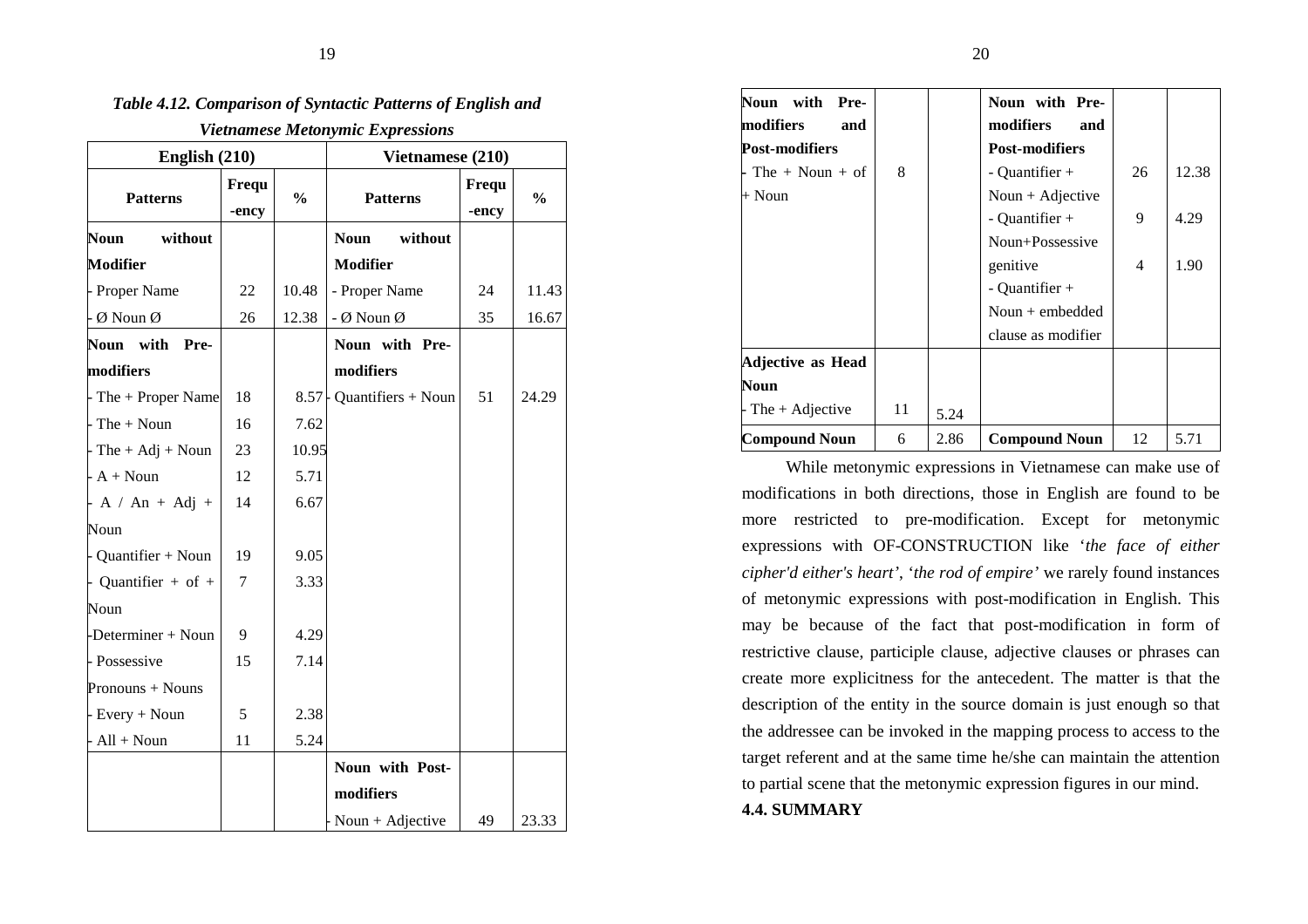# **CHAPTER 5 CONCLUSIONS AND IMPLICATIONS**

From what has been analyzed and presented in the foregoing chapter about the syntactic and semantic features of metonymic expressions denoting humans in English and Vietnamese poetry, we would like to draw some conclusions about the similarities and differences of these units and then put forward some implications to the English teaching and learning.

# **5.1 CONCLUSIONS**

# **5.1.1. Characteristics of Metonymic Expressions in English and Vietnamese Poetry**

Metonymy is more pervasive and important, cognitively and rhetorically than it has usually been noted. As we have analyzed, metonymic patterns are matters of relatively inconsequential word substitutions such as the part for the whole, the container for the contained, the place for the people, and the like. These substitutions supply elegant variation in speech and writing without seeming to alter much in the meaning.

Syntactically, we have showed that the major function of metonymy is referential which is fulfilled typically by noun phrase structures. In syntactic structure, the modifier-head relations are a high precision feature for recognition of metonymic expressions. In both English and Vietnamese, noun phrase structures can have modification in both directions though post-modification is hardly applied in English while this kind of modification is a predominant feature in Vietnamese metonymic expression. Also, while this postmodification allows a fairly free shifting of the characteristics from the entity implicit in the target domain to the entity explicit in the

source domain, this characteristic seems to be a constraint in the use of participle modification in English noun phrases.

Semantically, metonymic expressions can make use of nearly all types of ICMs with relations between the source domain and target domain. From the data analysis, we notice that there are many correspondences in conceptualizing and producing of metonymic expressions among English and Vietnamese writers. In both languages, writers use a part-for-whole metonymy most often when they come to describing people through their parts of the body. In fact, any person can successfully be identified from any part of their body. Take for example, someone showing you a photograph of the face of a little girl and saying "That's my daughter." You smile and never think that you've used a metonymic process to comprehend that the face of a person stands for the whole person. Imagine you had been shown a picture of the girl's foot and they had said "That's my daughter!" Yet, if someone says "Get your butt over here," again by processing metonymically, we know exactly what they mean.

## **5.1.2. The Influences of Cultural Features on Metonymy**

Metonymy, like metaphor and certain other tropes, is not just a figure of speech, but reflects an important part of the way people ordinarily conceptualize of themselves, events, and the everyday world. Metonymy helps structure various aspects of inference generation in discourse, as well as people's understanding and use of contextual expressions, indirect speech acts, common gestures, and colloquial tautologies. However, the way people conceptualized the world much depends on the background knowledge and the culture of each country. For example, America used to be familiar with the term 'racism' for a long time. As a result, we often come across the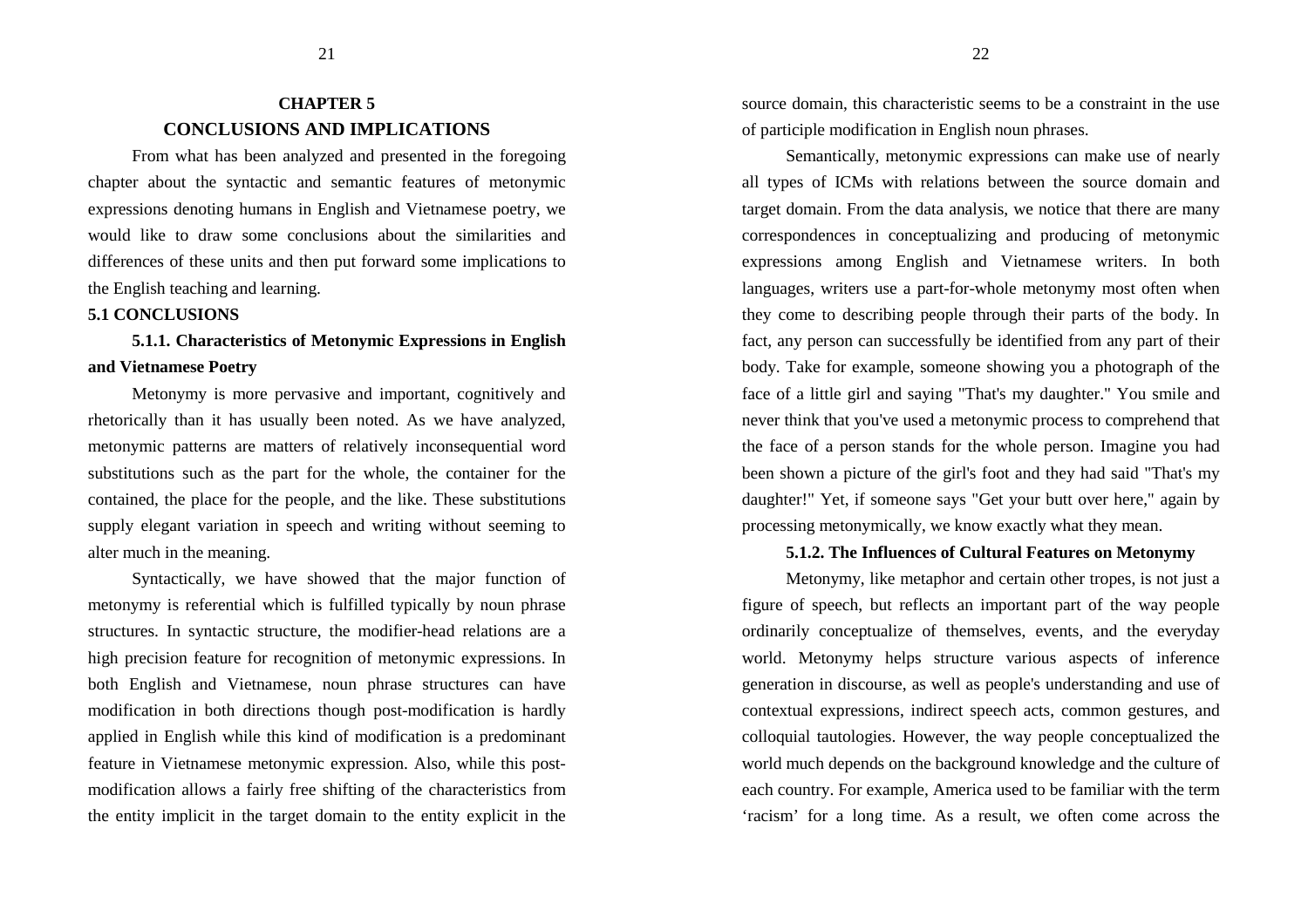mapping Color-for-People metonymy. Likewise, Vietnamese people often use special clothes according to their social class or their social position. People in Viet Bac often wear *'áo chàm'*, a student is accustomed to the uniform '*áo trắng'*, a farmer is in '*áo nâu'*, and a worker usually wears '*áo nâu'.* These features seem to be unique in Vietnamese society; and the metonymic concept of user of those objects is commonly found in Vietnamese. Another example that shows the influence of cultural features on metonymy in Vietnamese is the expression '*ñầu xanh'* as in the following verse:

*Đầu xanh <sup>ñ</sup>ã tội tình gì* 

*Má hồng ñến quá nữa thì chưa thôi.* [45, p.136]

Vietnamese people consider 'hair' as an important feature of their appearance. The concept of aging is closed to the color of their hair, black hair for young people and grey hair for old ones. However, western people can not judge other people's age according to their hair because any person at any age might have different hair: black, brown, blonde, or grey hair. Therefore, metonymic expression '*ñầu xanh'* (a young person) appears in Vietnamese poetry but not in English.

# **5.2. IMPLICATIONS FOR ENGLISH TEACHING AND LEARNINGCONCERNING THE USE OF METONYMIC EXPRESSIONS**

Metonymy can present interesting challenges to all poem reader. The comprehension process involves not only identifying the possible interpretation allowed by the grammar, but also using contextual clues to eliminate some interpretations. Metonymy is also used to make sense of reference by association, so it forces the reader to work harder at making meaning in a text as well as in poetry.

Considering a metonymic noun phrase, the reader must have

acquired knowledge of what they have referred to a predicate analysis, the ability to determine the properties of the implied meaning to the head noun. In order to comprehend and to use metonymy successfully, good command of the language as well as social, political, and culture knowledge is necessary to Vietnamese learners of English.

# **5.3. SOME SUGGESTED SOLUTIONS FOR ENGLISH TEACHING AND LEARNING**

Through what has been presented about the potentialdifficulties for Vietnamese learners of English, following suggestions are drawn out to overcome these obstacles.

Firstly, teachers must be aware that the basis ICMs is very necessary for learners to interpret metonymic expressions in both English and Vietnamese. Therefore, the knowledge of ICMs should be priorly provided to learners. In fact, the two languages both have much in common in the ICMs as the universal conceptual structures to grasp metonymic meanings. Learners can have at their disposal linguistic means to express the mapping relations between the entity in the source domain and entity in the target domain. Also, the way the addressee's attention to be directed to the desired target is similar in the two languages according to the principles of cognitive salience. With these assumptions in mind, we suggest that this essential knowledge should be provided to the Vietnamese learners of English as far as the need of using metonymic expressions is concerned. With knowledge about the ICMs and the language resources to express the metonymy, learners of English can have more confidence to perform language transfer and apply some of the transfer patterns.

Secondly, metonymy is a frequent but difficult stylistic device